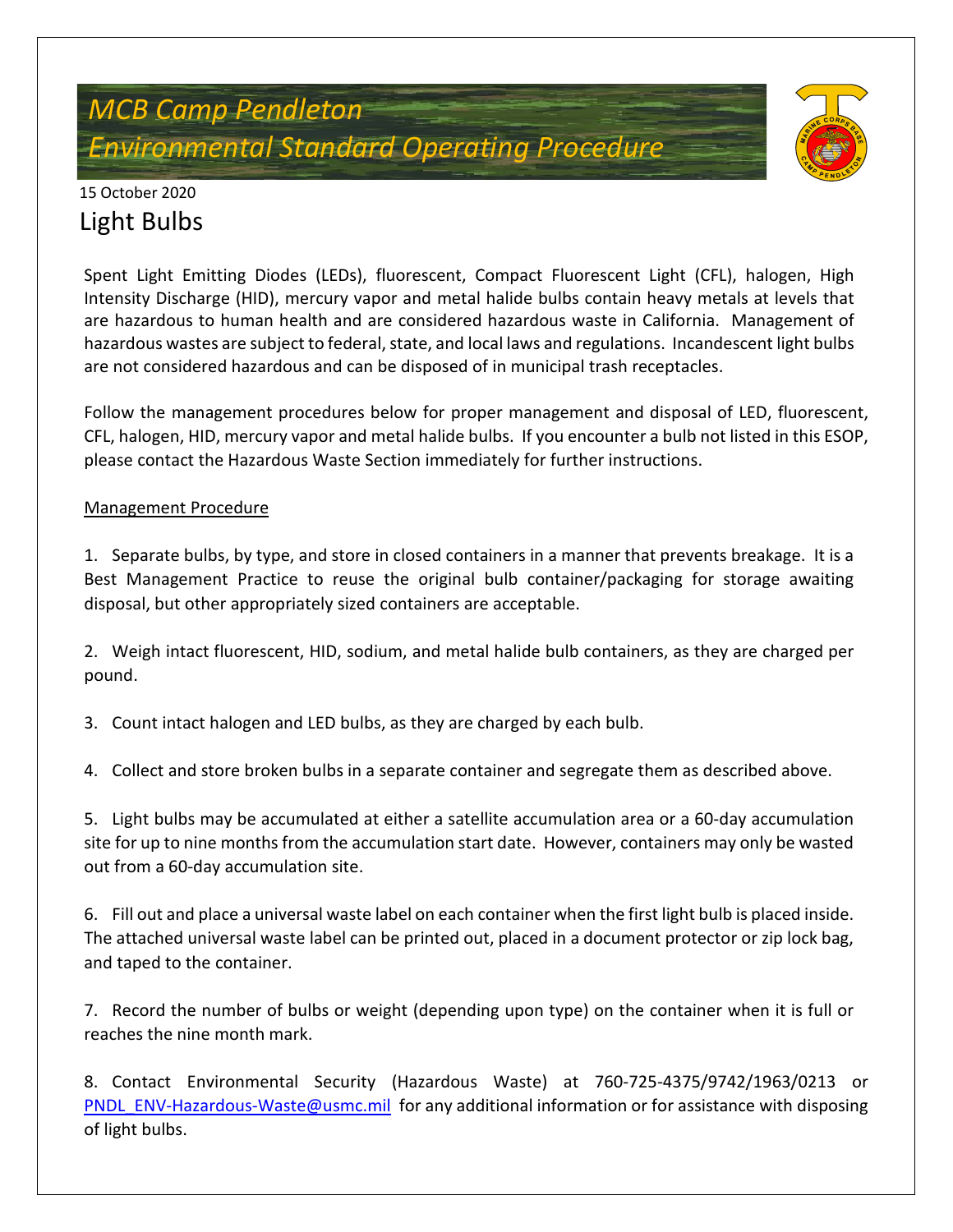## Light Bulbs 15 October 2020

#### **References**

1. California Code of Regulations, Title 22, Section 66273.33.

2. Hazardous Waste Management for Marine Corps Base Camp Pendleton (MCIWEST-MCB CAMPENO 5090.7A)

Use and Version Control: Camp Pendleton uses Environmental Standard Operating Procedures (ESOPs) to augment instructions contained in official orders and directives and, where necessary, to provide for sufficient control of the installation's significant practices. Camp Pendleton maintains the authoritative, current version of this and other ESOPs on the Camp Pendleton website at: <http://www.pendleton.marines.mil/Staff-Agencies/Environmental-Security/>